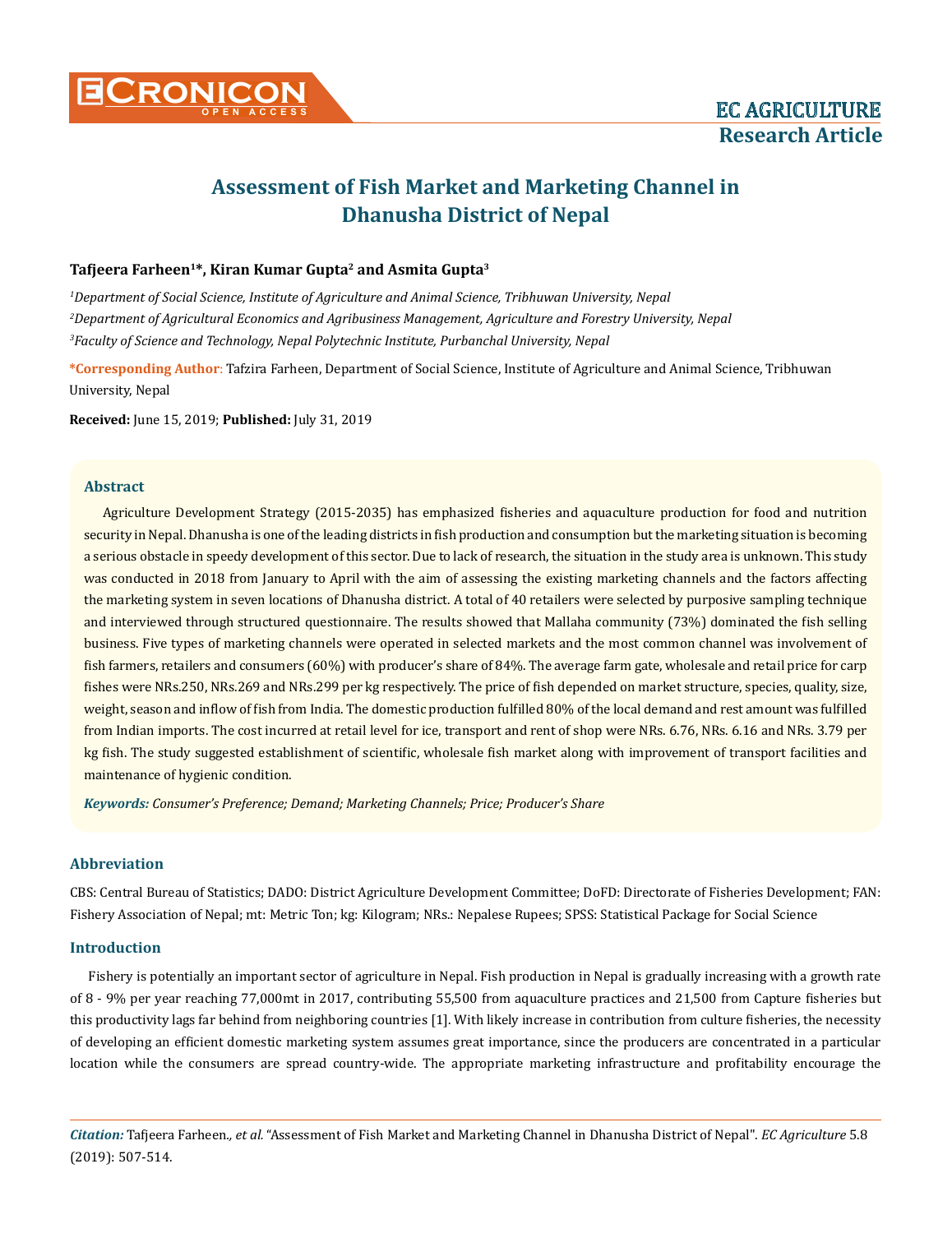marketing agents for efficient flow of goods from the production sites to the market centers [2]. Fisheries is one of the highest contributors of national economy accounting for about 1.22% of total Gross Domestic Production, and 4.32% of Agricultural GDP in the country [3]. The fish consumption is higher in the terai region than in the hilly region of Nepal [4].

Currently, there are 12 private fish hatchery and nursery and pond number, pond area and production are 2985, 3951 and 4126.6 mt respectively in Dhanusha district [5]. The per capita fish consumption worldwide is about 12 kg, while it is about 2 kg in Nepal [6]. Fish production has immense market opportunities in Nepal [1]**.**

## **Materials and Methods**

A total of 40 retailers were selected by purposive sampling technique in 8 retail markets of 7 different locations of Dhanusha district. The study was conducted from January to April 2018. The primary data was collected by interview (structured questionnaire) of retailers in fish markets and direct observation. The sources of secondary data were the DADO profile, DoFD, CBS, related documents, publications and research paper. All the important primary data that were collected from fish sellers were entered and analyzed in Ms-Excel and SPSS program (Version 16.0) for further analysis.



*Figure 1: Map of the study area.*

#### **Sampling frame**

| <b>Locations</b>                  | No. of markets | <b>No. of retailers</b> |
|-----------------------------------|----------------|-------------------------|
| 1. Janakpur sub metropolitan city |                | 10                      |
| 2. Bide municipality              |                | 5                       |
| 3. Sahidnagar municipality        |                | 5                       |
| 4. Hanspur municipality           |                | 5                       |
| 5. Laxminiya municipality         |                | 5                       |
| 6. Aaurahi municipality           |                | 5                       |
| 7. Dhanauji municipality          |                | 5                       |
| Total                             | 8 markets      | 40 retailers            |

*Table*

508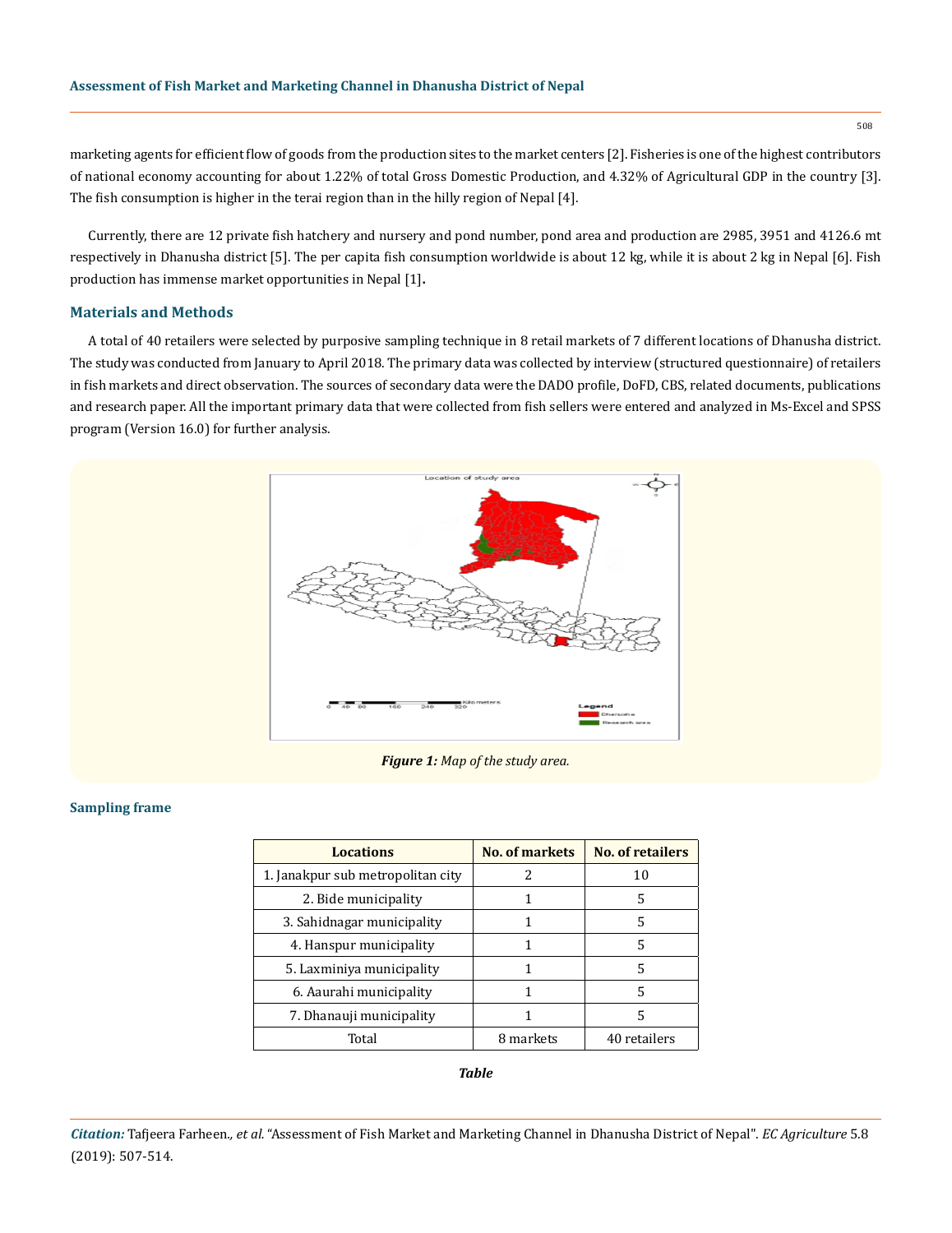## **Results and Discussions**

#### **Socio demographic characters**

Mallaha community (73%) dominated the fish selling business in Dhanusha district. The proportion of male retailers (83%) was much higher than females (17%). 50% of respondents were literate and 50% were illiterate. The literate respondents had attained only up to primary level of education.

## **Marketing channels**

The most common channel of fish marketing in Dhanusha district was purchase from fish farmers and directly sold to the consumer by the retailers (Channel 2). The fish producers and farmers and fish traders are the main actors of fish marketing system [7]. The producers share in channel 2 was 84% and only 79% in channel 3. This finding is well supported by results of (Kumari) at Hisar and Gurgoan districts of India.The producers share decreases with the increase in number of intermediaries in marketing channel. There are two groups of traders involved in fish marketing of Dhanusha district; the Indian trader and those from Nepal [8].

**Channel 1:** Fish farmers→Consumers (20%)

**Channel 2**: Fish farmers→Retailers→Consumers (60%)

Producers share=250/299\*100=83.61%

**Channel 3**: Fish farmers→Wholesalers→Retailers→Consumers (11%)  $(235)$   $(269)$   $(299)$ 

Producers share= 235/299\*100=79%

**Channel 4**: Fish farmers→Collectors→Retailers/Wholesalers→Consumers(4%)

**Channel 5**: Imported fish from India, Importer→ Wholesaler→Retailer→Consumer (5%)

#### **Seasonal fluctuation in price**

In the study area, fishes fetched higher price during winter and lower in Summer. The average price difference for carp fishes during summer and winter months was found to be NRs. 41.43 per kg of fish.



*Figure 2: Seasonal price behavior of carps in Dhanusha district.*

*Citation:* Tafjeera Farheen*., et al.* "Assessment of Fish Market and Marketing Channel in Dhanusha District of Nepal". *EC Agriculture* 5.8 (2019): 507-514.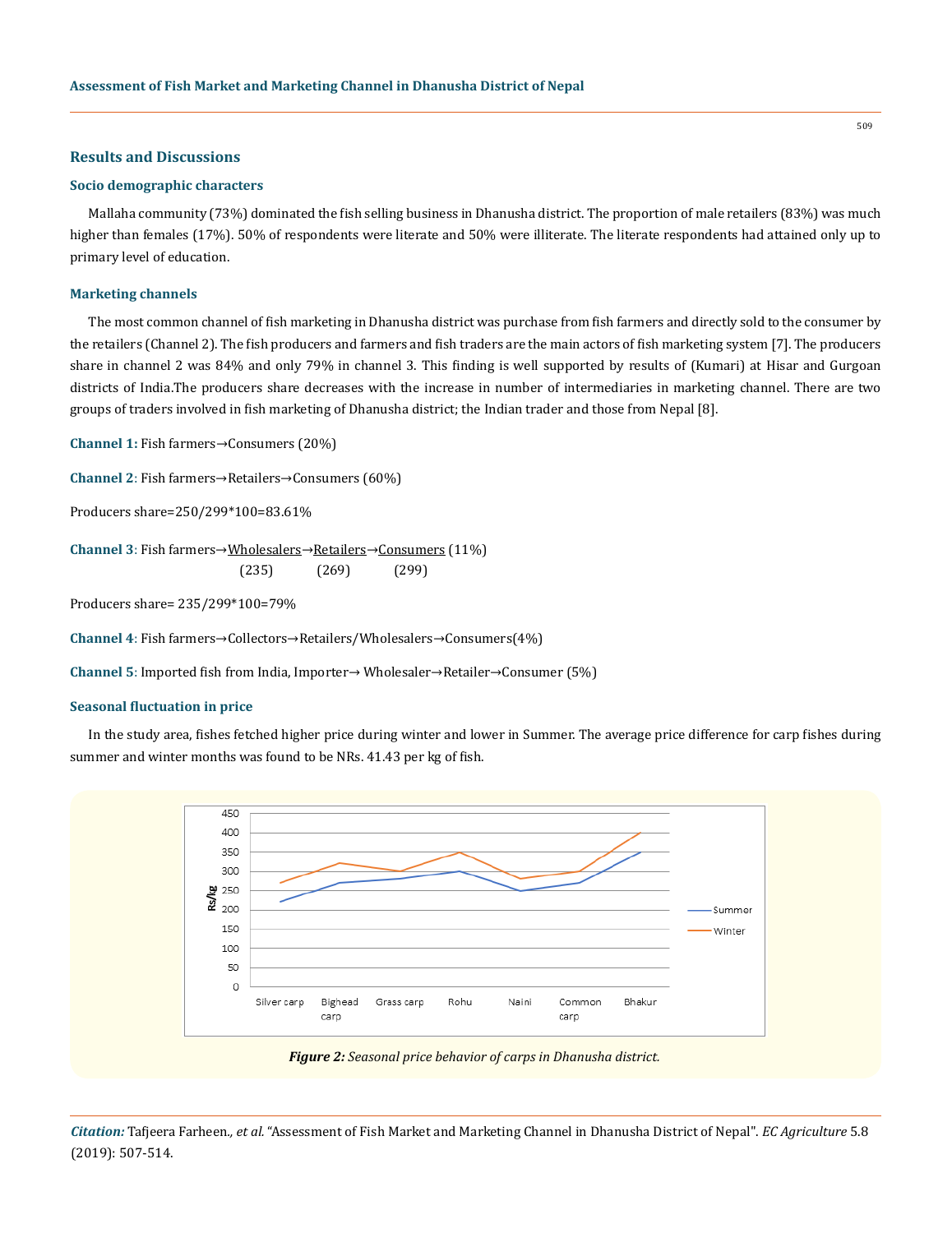During the summer months the growth rate of fish is more than winter so supply is more but demand and consumption is less so the price decreases. But in winter, the growth of fish is less but demand and consumption is high so fish have to be imported from India also in order to meet the local demand. And hence the price of fish increases in winter.

#### **Price of different fish species**

Fish prices have shot up by 10 - 15% in the last one year, largely due to increased demand for locally produced fresh and live fish. In the study area, wholesale price of various types of fish produced ranged from Rs 215 to Rs 330 per kg. Retail prices were between Rs 245 to NRs. 375 per kg of fish. Due to more demand than supply, prices have soared. Bhakur and Rohu fetch the highest retail price NRs. 375 and NRs. 325 per kg respectively. Also silver carp fetched lowest price at all levels . The average Farmgate price, wholesale price and retail price for carp fishes was found to be NRs.250, NRs.269 and NRs.299 per kg respectively.



*Figure 3: Price of Carps at different levels in Dhanusha district.*

#### **Price difference of Nepali and Indian Fish in Nepali market**

During the survey, it was found that Nepalese fishes were found fresh and good quality than Indian fishes. Indian fish was more consistent in size whereas the fish from Nepal was smaller in size. Nepalese fish fetched higher prices than Indian fish in terms of freshness [9].





*Citation:* Tafjeera Farheen*., et al.* "Assessment of Fish Market and Marketing Channel in Dhanusha District of Nepal". *EC Agriculture* 5.8 (2019): 507-514.

510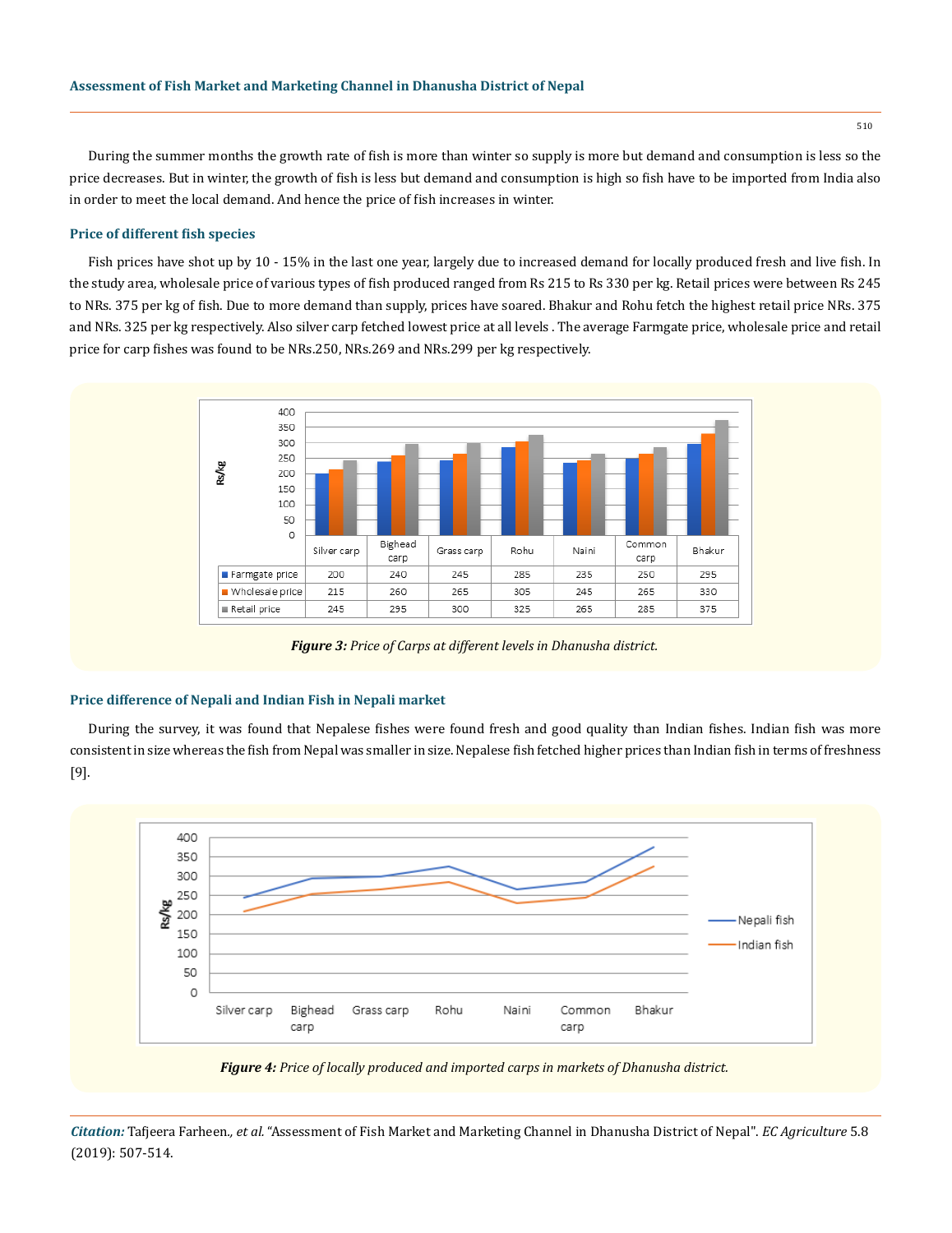The general perception was that the Indian fish having been packed in ice for several days and the quality was inferior. Results revealed that average price difference between Nepali and Indian fish was found to be NRs. 40 per kg of fish.

## **Consumers Preferance for fish species**

The results revealed that the most preffered species by consumers was Rohu while the average preferred was bighead and common carp and the least preffered was silver carp.



*Figure 5: Consumers behavior for fish species in Dhanusha district.*

The high preference for Rohu was because of its good taste. Bhakur is one of most expensive fish but due to its taste it is highly preffered. The taste of Silver carp was disliked by many consumers.

## **Domestic fish purchase and imports**

The results revealed that around 80% of the locally produced fish at different production sites in Dhanusha district fulfill the market demand. The remaining demand is met by import from India. This finding is well supported by reports of FAN in 2015 [10].



*Figure 6: Local fish purchase and imports in Dhanusha district.*

*Citation:* Tafjeera Farheen*., et al.* "Assessment of Fish Market and Marketing Channel in Dhanusha District of Nepal". *EC Agriculture* 5.8 (2019): 507-514.

511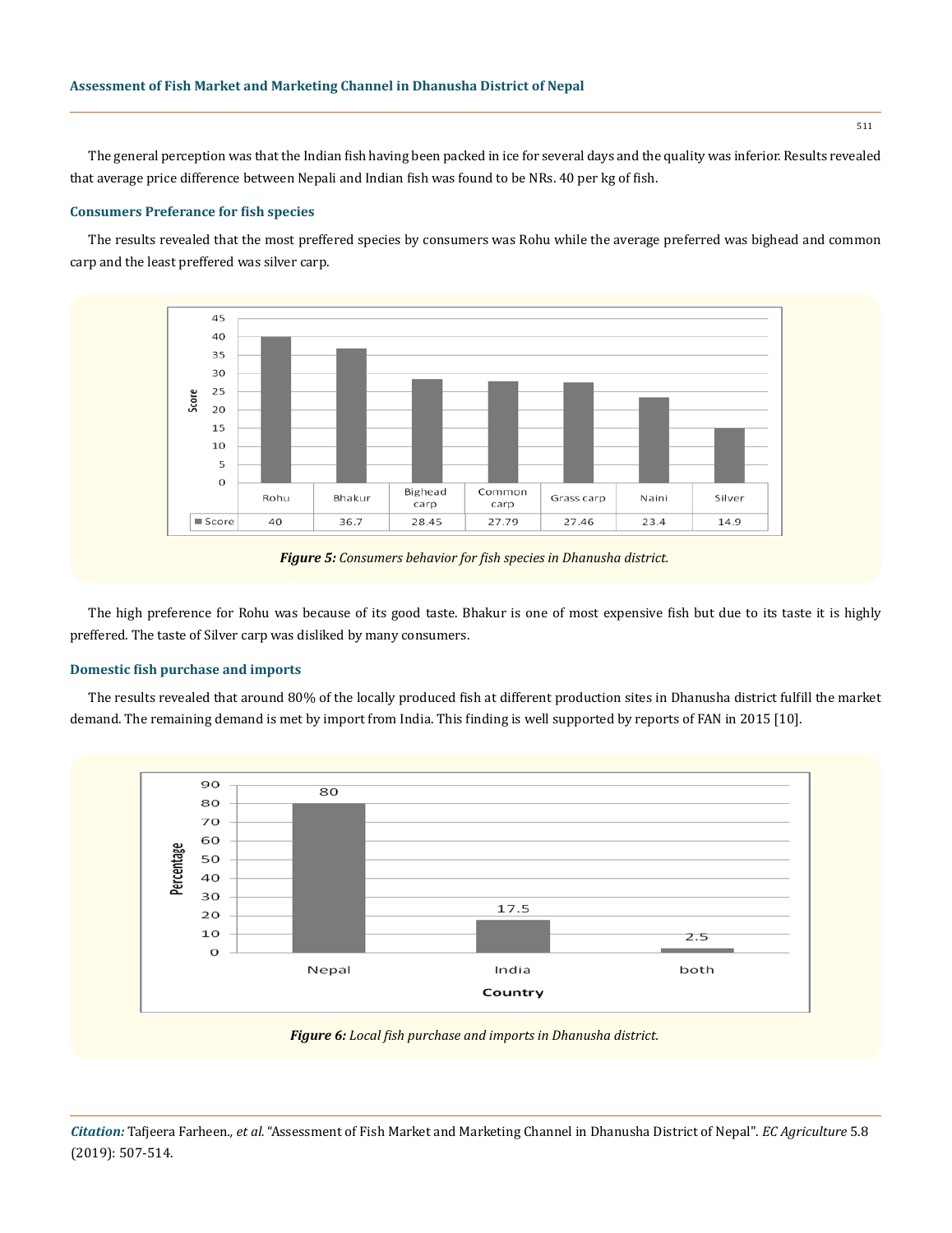The production of fish had not met the local demand despite a rapid growth in fish farming. Hence, demand for fish outstrips domestic production. Mainly fish were imported from Indian production sites of Calcutta and Andra Pradesh.

### **Materials used for packaging of fish**

Results revealed that most of retailers used plastic crates as fish packaging material in urban areas. Also aluminium pots were used as packaging material but mainly in rural areas. Some of retailers in urban as well as rural areas used both plastic crates and aliminium pots. Nowadays trend of preserving of fish in insulated thermo boxes together with the ice is also increasing. The price of packaging materials differed with varying quality, durability, size and weight.



*Figure 7: Packaging materials used in Dhanusha district.*

During the survey, it was found that live fishes were kept in aluminium pots along with water. Rural people perceieve that fishes kept in aluminium pots are fresh. Hence, majority of retailers in rural areas use aluminium pots.

## **Mode of transportation for fish species to the market**

The respondents made use of different mode of transportation for transport of fish to the market. Most of fish traders transported their fish by motorcycle (mainly in urban areas), some by cycle (mainly in rural areas) while some made use of both the means of transport. The mode of transportation depends on quantity of fish and travel distance . Cycles used by local retailers and motor bikes used by the traders [8]. Buses were used for transport of fish to long distances. Due to short distance between production and marketing sites, majority of retailers use motorcycle and cycle for fish transport.



*Citation:* Tafjeera Farheen*., et al.* "Assessment of Fish Market and Marketing Channel in Dhanusha District of Nepal". *EC Agriculture* 5.8 (2019): 507-514.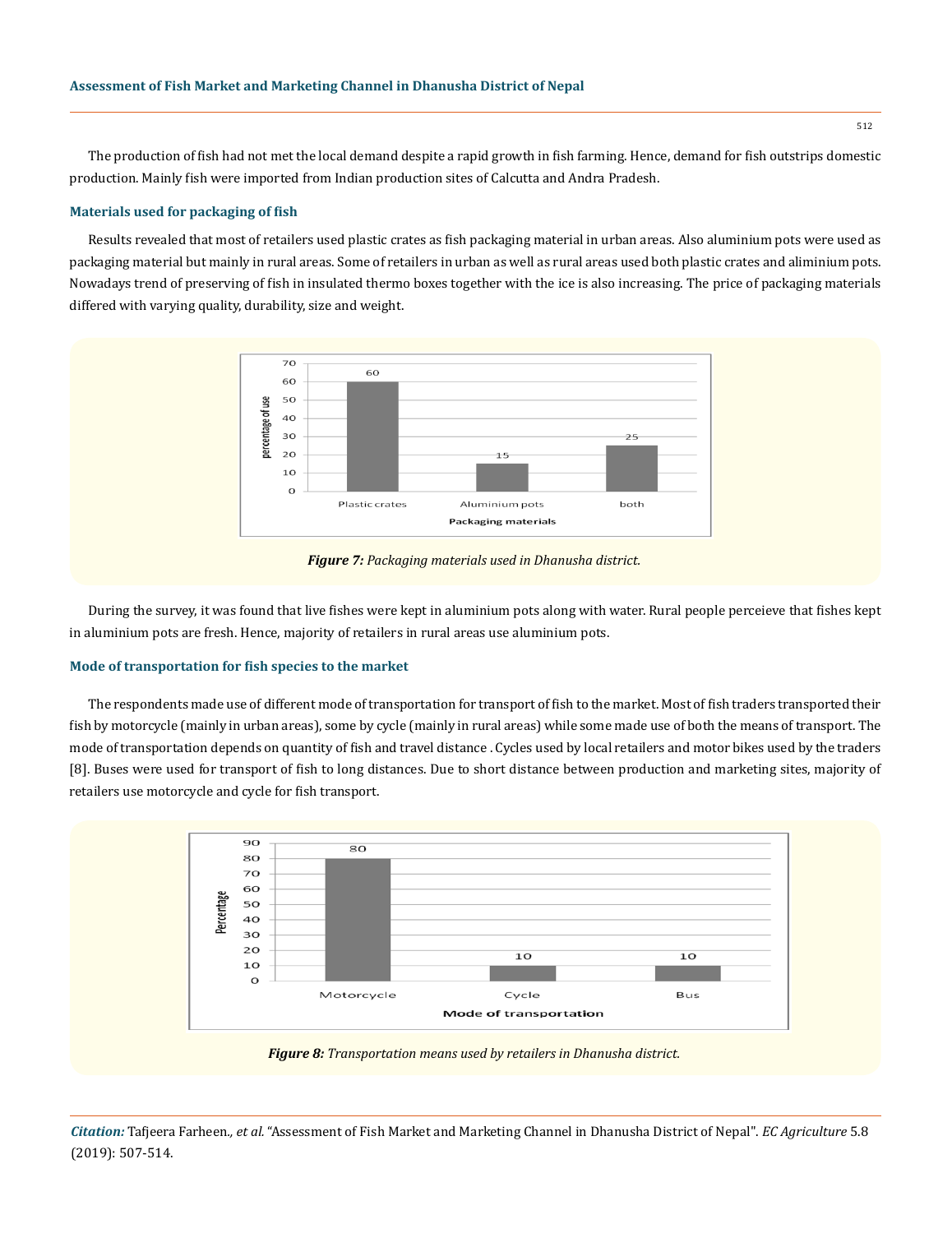Kumari in 2015 reported that the bus service gave less priority to fish transportation despite being highly perishable commodity. On the other hand the prices charged by bus services for fish transportation was more on ad-hoc basis and inconsistent.

## **Storage adoption**

The survey results showed that majority (82%) of retailers adopted storage mechanism for fish preservation. Mainly retailers in urban areas adopted fish storage as in cities dead, iced, fresh as well as live fish are sold. But fish sellers in rural areas areas do not store the fish as only fresh and live sale were preffered by consumers and also there was lack of storage facilities too. Ice was the only mechanism for fish preservation.



## **Cost incurred for different items in fish marketing**

During the survey, it was found that major costs incurred in fish marketing at retail level were for transport, ice and rent of shop. Access to market was expensive due to lack of infrastructure like transportation that caused inaccessibility of locally produced commodity to domestic market. There was no any sophisticated shop for fish selling in Dhanusha district.In some places an open area was separated for retailers while in some areas fishes are sold in vegetable markets or on sides of footpath .The cost of rent varied with place. In rural areas the rent cost varied from NRs.35 to NRs. 150 and in urban areas the rent of fish selling place varied from NRs.100 to NRs.250. According to respondents, the cost for ice was NRs.650 for seal which was sufficient for 80 kg of fish storage.

| <b>Cost items</b> | NRs/kg of fish |
|-------------------|----------------|
| 1. Transport      | 6.16           |
| - Ice<br>2.       | 6.76           |
| 3. Rent of shop   | 3 79           |

*Table 1: Major cost items at retail level for fish marketing in Dhanusha district.*